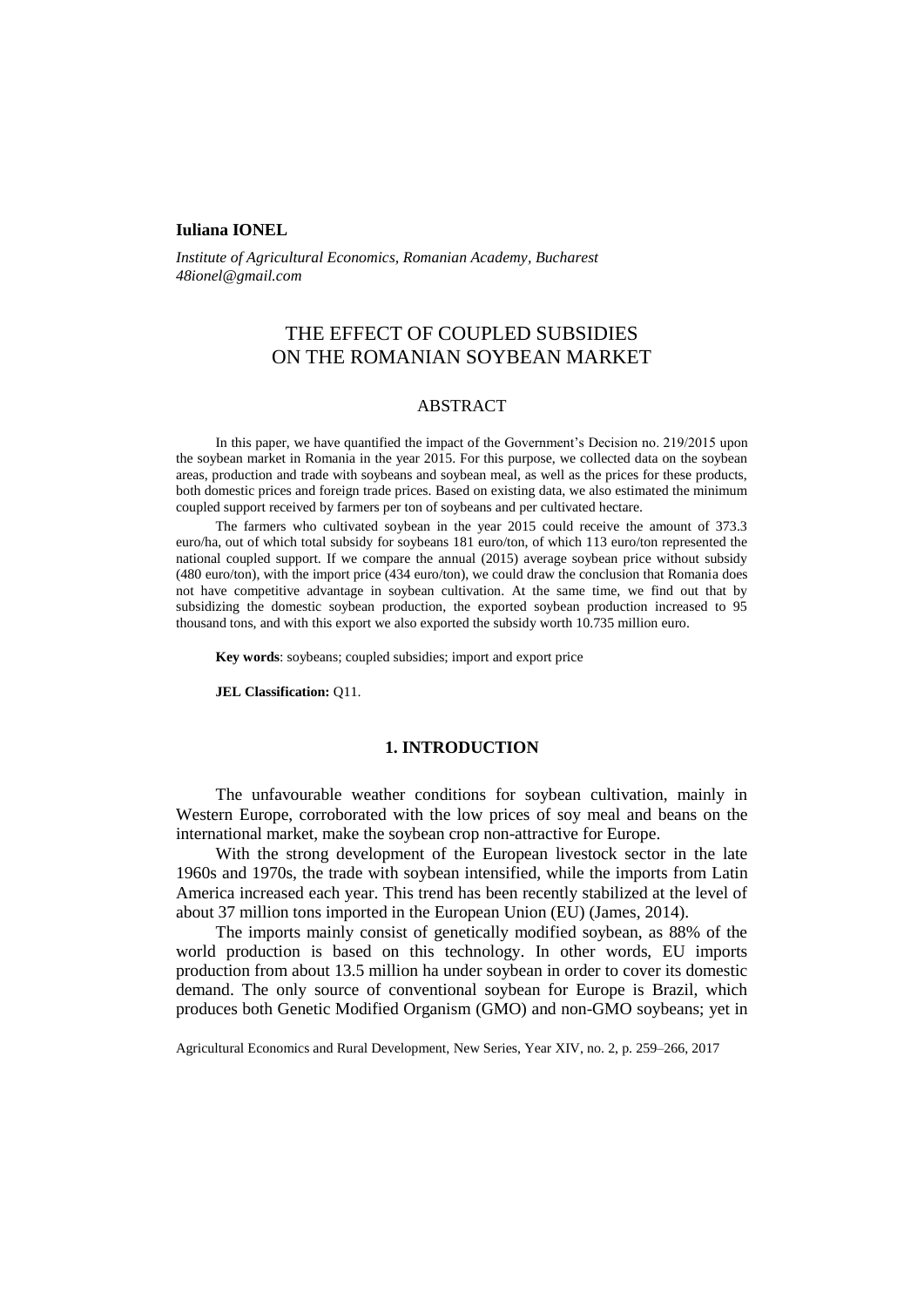this country, too, the biotech penetration rate reached more than 91% in 2013, and the production has rather a seasonal character, depending on the demand for animal feeding.

In the EU, the adoption of agricultural biotechnologies is rather slow, due to the regulation system, which is based on an extremely complex risk assessment by the competent authorities, European Food Safety Authority (EFSA).

However, EU authorized dozens of genetically modified products for import and utilization in human food, cultivated in other parts of the world. Thus, in the last decade, EU became the largest net importer of agricultural raw products. Many of these products are obtained on the basis of agricultural biotechnologies, mainly soybean, maize and rapeseed for the production of animal feeds and cotton for the textile industry.

Romania was and continues to be a net importer of soybean meal, this product having one of the top positions in the country's balance of trade, in value terms. However, the dependency on imports obviously decreased in the period when transgenic soybean was authorized for cultivation (1999–2006). While the soybean meal imports covered 11% to 30% of protein consumption until the accession to the EU in 2007, in the year 2014 the imports covered 71% of the national consumption needs, i.e. 586 thousand tons. The main suppliers of protein meal for Romania were Brazil and Argentina.

### **2. STATE OF KNOWLEDGE**

The agricultural policy is a component of the economic policy, which after the Second World War was based on the interventionist conception of production subsidizing and control and support to farmers' incomes, both in Europe and in America. Governments' interventions influenced the demand/supply ratios and contributed to the periodical re-establishment of agricultural market equilibrium in these countries. The cost of these interventions was and remains high, and the effects were not satisfactory on long term and required fundamental reforms in the United States of America (USA) and the EU, depending on market evolutions (Delloite, 2008).

In the year 2013, the European Commission under the European Innovation Partnership for Agricultural Productivity and Sustainability (EIP-AGRI) set up the Focus Group on Protein Crops, to support innovation and research, aiming to increase the protein crop yields and to support the development of protein crops chain in the European Union. In the year 2014, the European experts evaluated the challenges of the protein crop chain and identified solutions that can be implemented through agricultural consultancy, referring to good practices, demonstrative plots, utilization of certified seeds, fostering the adoption of new seed varieties by broadening the European genetic base of crops through long-term investments in the European agricultural research.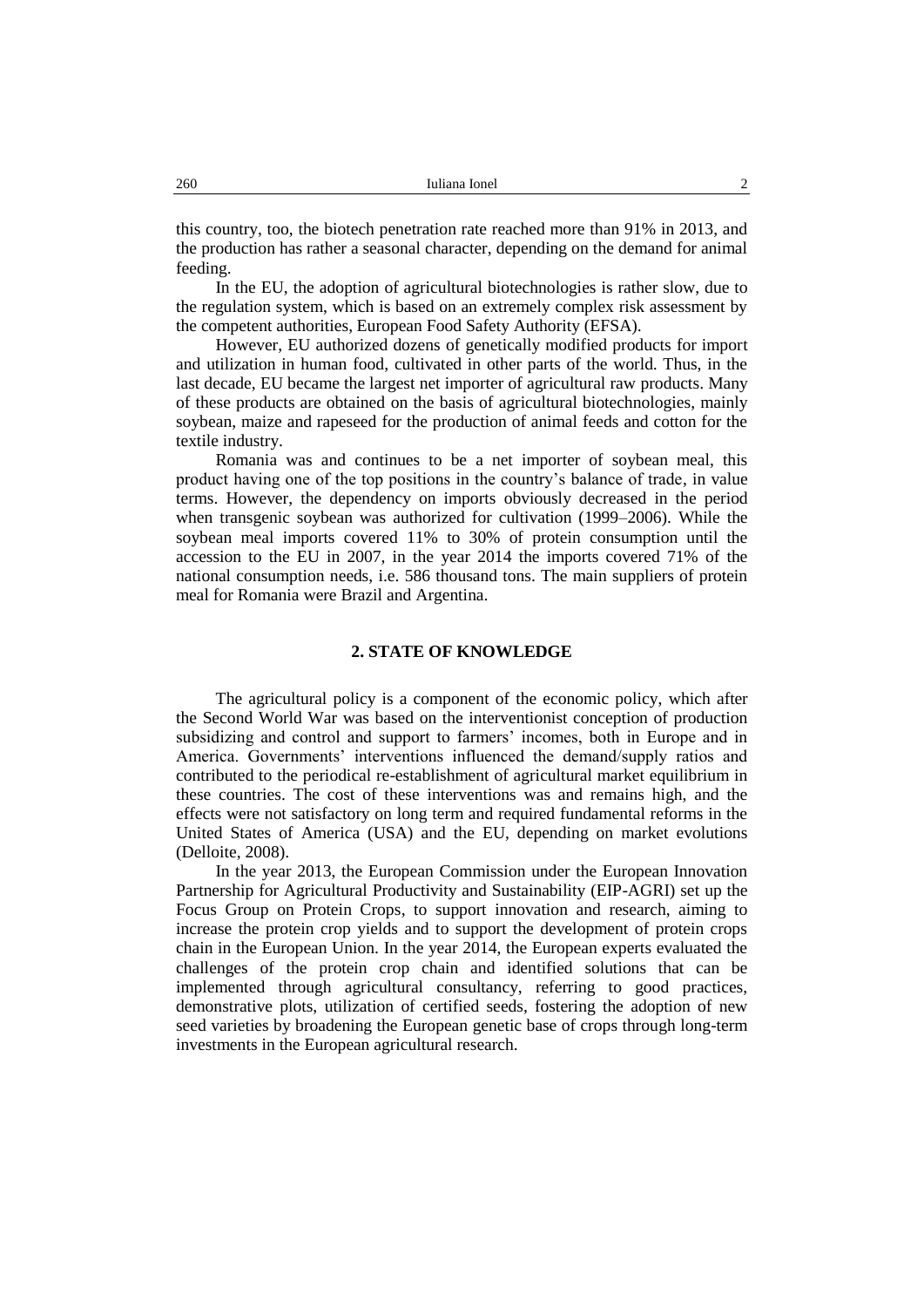The increasing demand for soybean proteins, which are certified as non-GMO for the food industry, animal feeds and as raw material for the pharmaceutical industry, can stimulate farmers to cultivate conventional soybean, which also represents the core of the European Commission debates about the crop diversification measures and the Greening policy.

The study conducted by Dima (2015) reveals an important development potential for the soybean crop in Romania, Bulgaria and Moldova Republic.

According to the study, the governments should increase the support for soybean production and processing industry. The study estimates that Romania, Bulgaria and Moldova Republic have a total potential of soybean cultivation of about 0.8–1.0 million ha that could generate a production of more than 2 million tons, accounting for about 5% of the yearly consumption of the European Union, i.e. around 30% of the non-GMO soybean utilized in EU each year.

### **3. MATERIAL AND METHOD**

The general objective of the paper is to analyze the relevance, efficiency, effectiveness, impact and sustainability of coupled support intervention, from national funds, for soybean cultivation in the year 2015. To quantify the impact of coupled subsidy for soybeans upon the internal market, in the year 2015, we assessed the impact on: crop area; average yield; total production; price of beans on the domestic market compared to import and export prices; finally, we quantified whether the subsidy has favoured the national animal production, or the organic animal production from the West European countries, through export.

The selected method that we used is the cost-benefit analysis, which is often indicated in policy evaluation (Ashdown, 2002). The purpose of the cost-benefit analysis is to determine the costs associated to policy implementation and to determine the monetary value of the results of its implementation, calculation of the cost-benefit ratio and appreciate the policy effectiveness in economic terms (Stufflebeam, 2001). The cost-effectiveness analysis necessarily includes the analysis of production factor costs in order to determine the costs associated to the progress made in reaching each objective. For instance, the costs and effects of the implementation of two or more policies in order to reach the same objectives could be compared (Levin, 1983).

A policy could be appreciated as more adequate out of cost-efficiency reasons in the case it had the same costs but yielded better results compared to other similar policies. Or a policy might be more advantageous if it achieves the same objectives as another policy, but at lower costs. Usually, the costeffectiveness analysis does not need the conversion of results in monetary terms, but a target must be established that includes measurable objectives. But the costbenefit analysis goes further and tries to identify a wider range of results than those strictly associated to the objectives of the group to which it is addressed. This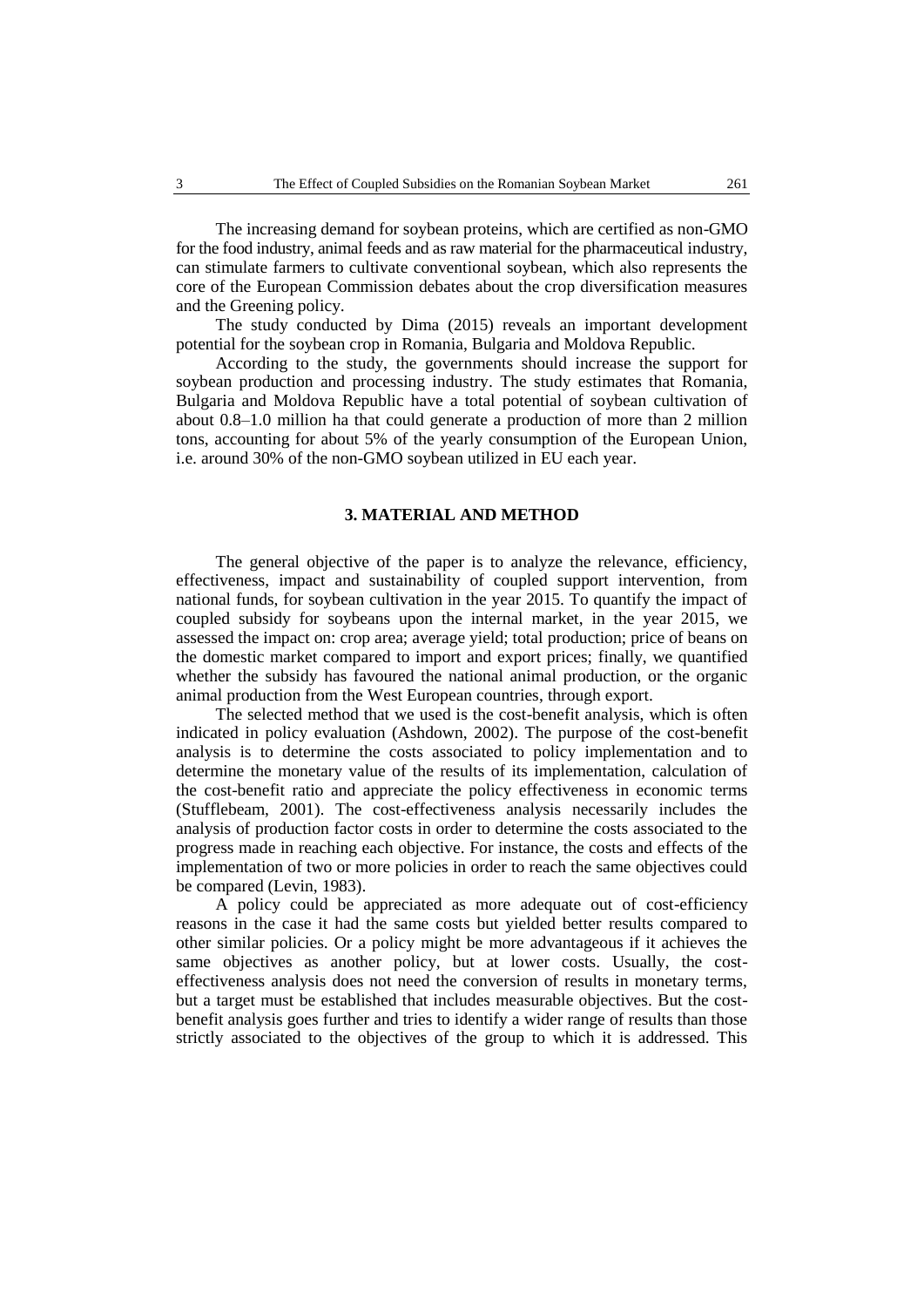analyzes the relation between the financial intervention and the intensity of positive and negative effects upon the economic environment in general. In this respect, the financial inputs are quantified and each obtained result is identified.

## **4. RESULTS AND DISCUSSIONS**

For the purpose of our study, we collected data referring to the soybean areas and production in the period 1990–2015, Romania's foreign trade with soybeans and soybean meal, as well as the prices for these products, both on the domestic market and in the foreign trade. At the same time, on the basis of existing data, we estimated the minimal support obtained by farmers for soybean production and per hectare. We quantified the effect of soybean supply on the Romanian market based on the balance of the product.

Soybean supply in Romania largely comes from the soybean meal imports (60%), the domestic soybean production (22%) and the soybean imports (18%). To quantify the impact of imports upon the domestic market we converted the imports to the average soybean production (olympic average) to estimate the number of soybean hectares that must be cultivated for self-sufficiency in soybeans. While in the year 2006, when the Romanian farmers cultivated GMO soybean, we imported the equivalent of 32 thousand hectares, soy beans and meal, by the year 2015 the imports in hectares equivalent increased to 368 thousand hectares, although the area cultivated with soybean also increased (by 47 thousand ha) because of the introduction of the national coupled support for soybean.



*Source:* National Institute of Statistics

Figure 1. Soybean: area and production, 1990–2015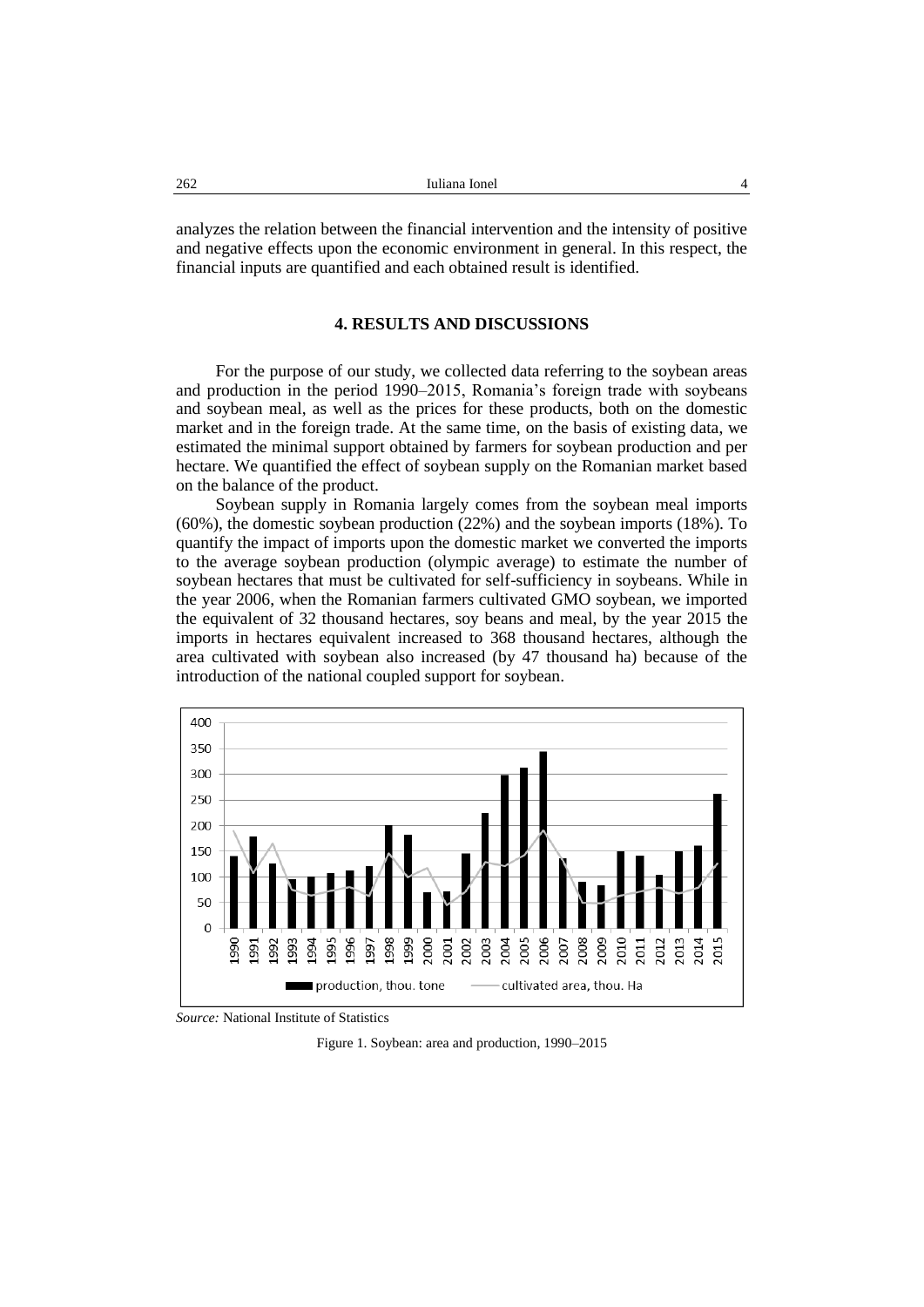As regards the prices of soybeans and soybean meal imports, one can notice that these are lower in Romania than in Rotterdam, as the quality criterion, i.e. the protein content, is not associated to prices.



*Source:* United State Department of Agriculture, Foreign Agricultural Service, National Institute of Statistics Figure 2. Soybean prices 2004–2015, euro/ton

Romania has a negative trade balance from the trade with soybean, which has recently grown larger as a result of the increase of vegetable protein demand destined for animal feeding under industrial system.



*Source:* Eurostat

Figure 3. Romania: balance of trade with soybean and soybean products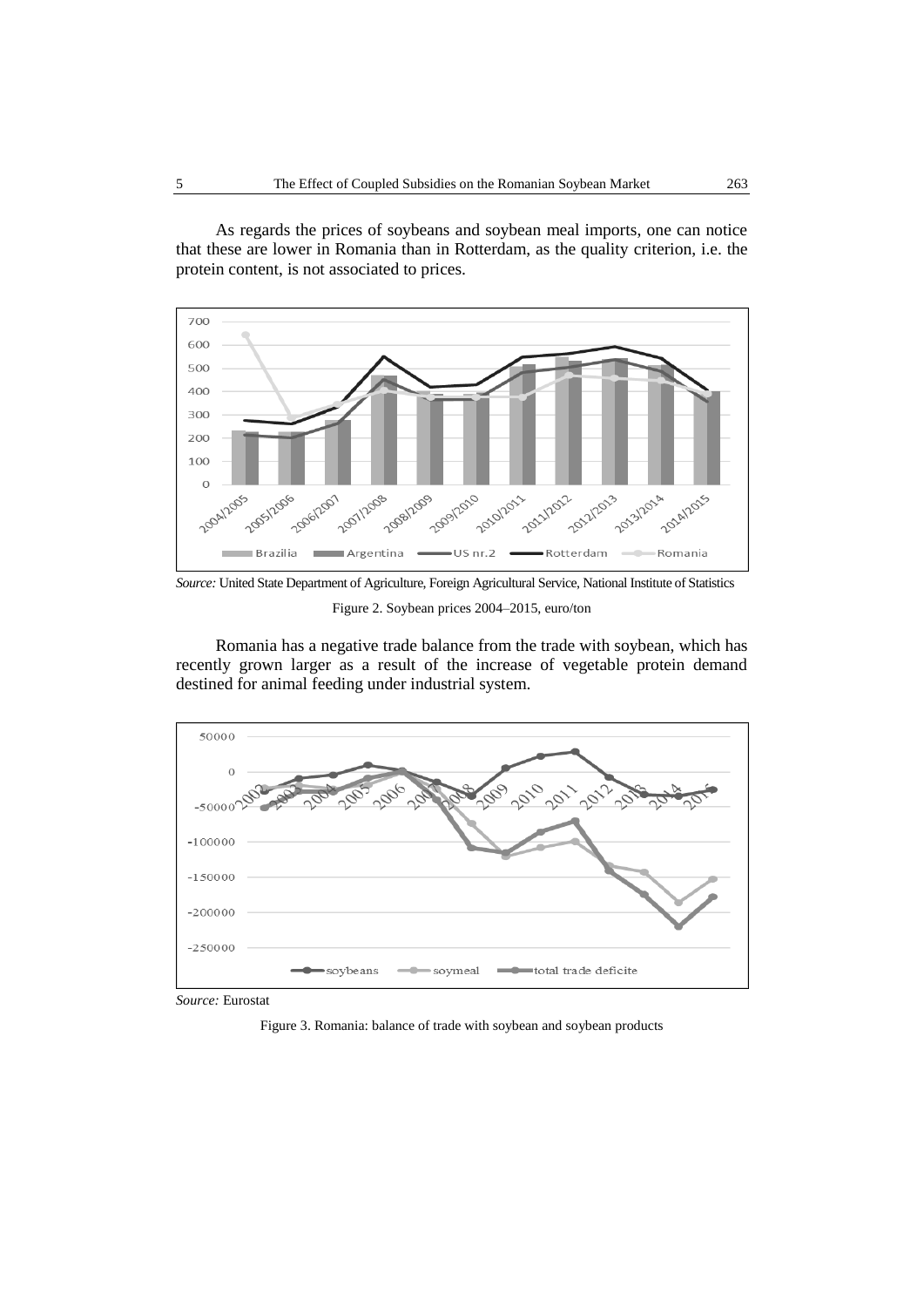| 264<br>____ | Iuliana Ionel |  |
|-------------|---------------|--|
|             |               |  |

Romania's foreign trade with soybean in the year 2015 was dominated by imports from the non-EU countries of 158 thousand tons and soybean exports to the EU countries of 55 thousand tons and 38 thousand tons to Turkey. The imports of soybean meal, as well as of soy beans, have a non-EU origin (445 thousand tons), while the exports mainly go to the EU (135 thousand tons).

According to the Government's Decision 219/30.03.2016, the farmers who cultivated soybean in 2015 could benefit from several forms of support per hectare (according to Table 1) such as: single area payment, redistributive payment, payment for environment-friendly agricultural practices, payment to young farmers, payment under the small farmer scheme, coupled support according to the National Transitory Aid 1 (NTA 1).

#### *Table 1*

|                                                                                      | Euro/ha    | Soybean total<br>(thou. euro) |
|--------------------------------------------------------------------------------------|------------|-------------------------------|
| Single area payment scheme                                                           | 79.7       | 10,127                        |
| Redistributive payment                                                               | $5 - 51.1$ | **                            |
| Payment for agricultural practices beneficial for<br>the climate and the environment | 59.1       | 7.509                         |
| Payment to young farmers                                                             | 19.9       | $**$                          |
| Simplified small farmer scheme                                                       |            | $***$                         |
| Total direct payments soybean (1)                                                    | 138.9      | 17,636                        |
| National Transitory Aids (NTA 1)                                                     | 191.9      | $***$                         |
| National coupled support soybean (2)                                                 | 234.4      | 29,770                        |
| Total soybean subsidy $(1+2)$ * euro/ha                                              | 373.3      | 47.406                        |

Subsidies paid to farmers who cultivated soybean, in the year 2015

*Source*: according to GD 2016 of 30.03.2016, \*own calculations, \*\*Lack of data

Thus, farmers could receive a total amount of 373.3 euro/ha for one hectare cultivated with soybean in the year 2015, out of which total subsidy for soybeans 181 euro/ton, and national coupled support for soybean 113 euro/ton. Due to the coupled subsidy, soybeans crop has become more attractive than cereals for farmers. Thus, the price of seeds for planting has increased, and the seed stocks exhausted during the spring of the year 2015.

At the level of the entire land area under soybean in the year 2015, all subsidy payments amounted to about 47,406 thousand euro, out of which 29,770 thousand euro national coupled support.

If we compare the yearly average soybean price of 299 euro/ton, practiced on the domestic market, to the import and export prices, we can draw the conclusion that Romania has competitive advantage in soybean cultivation; but if we add the subsidy allocated per ton of product to the price practiced on the domestic market, we can notice that the price on the domestic market with subsidy included amounts up to 480 euro/ton, exceeding the import price of. 434 euro/ton.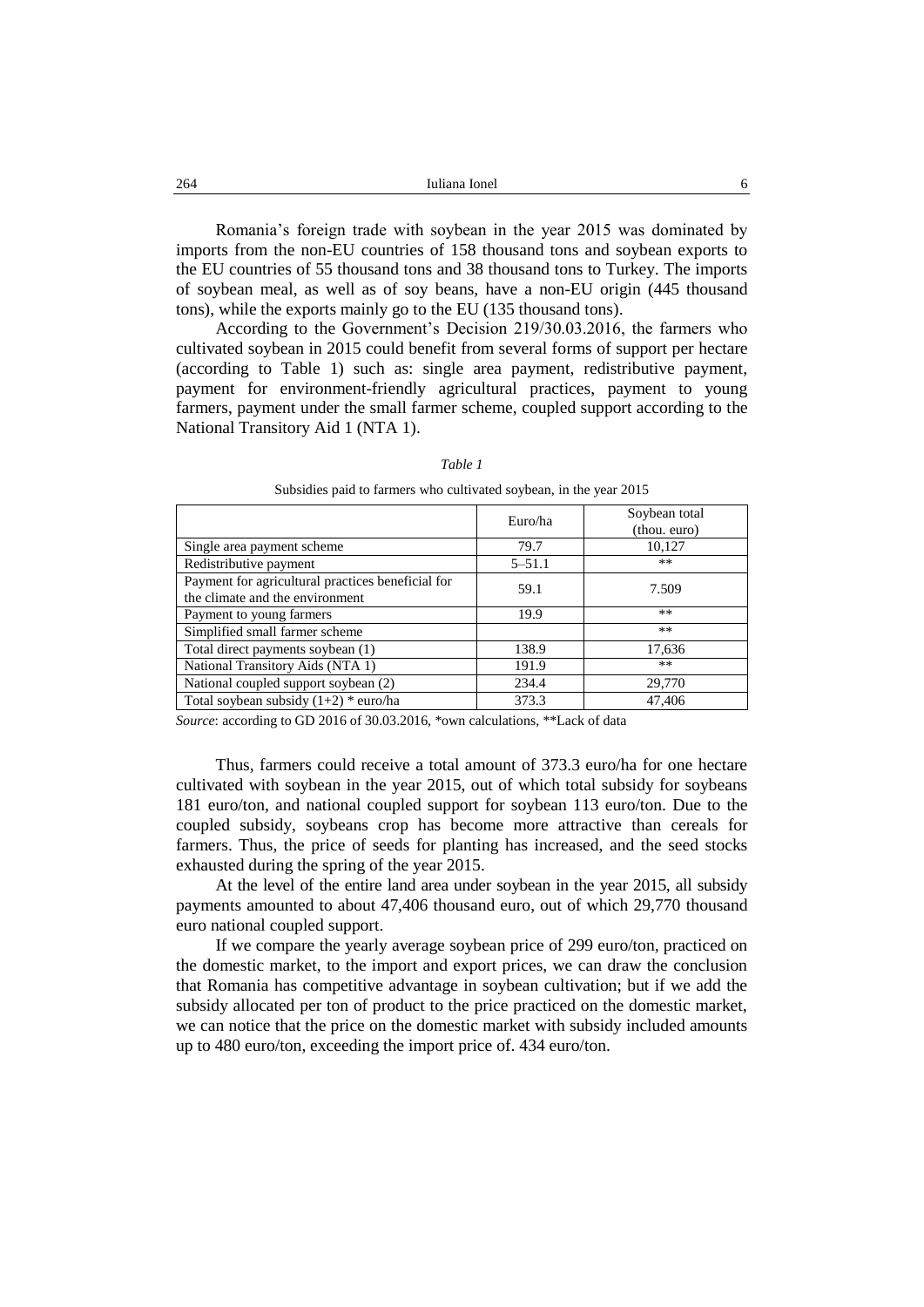#### *Table 2*

#### Romania: Soybean prices in 2015

|                                                | Soybean prices in 2015 |
|------------------------------------------------|------------------------|
|                                                | (euro/ton)             |
| CIF import price Constanta                     | 391                    |
| FOB export price Constanta                     | 434                    |
| Price of domestic production                   | 299                    |
| Soybean subsidy                                | 181                    |
| Soybean price domestic production plus subsidy | 480                    |
| $\sigma$ = $\sigma$ = $\sigma$                 |                        |

*Source*: Eurostat, MARD, own calculations

Thus, we can see that by subsidizing the domestic soybean production, soybean exports increased to 95 thousand tons, and together with this export we also exported the subsidy worth 10.735 million euro (95,000 tons soybean export in 2015 x 113 euro/ton subsidy).

#### **5. CONCLUSIONS**

The total budgetary effort for the coupled subsidies to the area cultivated with soybean in the year 2015 amounted to 29,770 thousand euro, to 113 euro/cultivated hectares respectively. Subsidizing the soybean crop in the year 2015 determined the decrease of average yield per hectare (by 20% compared to 2014) with the increase of cultivated area (by 60%), while the total soybean production increased to 262 thousand tons (by 30%). At the same time, soybean imports and exports increased by 66 thousand tons and by 53 thousand tons respectively, the balance of trade remaining negative.

The prices of soybean from domestic production, with the subsidy included, are higher by 11% than the imported soybean prices, showing that subsidizing soybeans determines only the increase of domestic soybean supply, and not an increased efficiency of the crop.

By subsidizing the domestic soybean production, the exported increased to 95 thousand tons, and with this soybean export we also exported the subsidy worth 10.735 million euro.

This means that in the year 2015, each Romanian contributed 1.5 euro to the coupled subsidizing of soybean production, which finally went to export, to support the organic production of countries from Western Europe, and indirectly the consumption of organic products of animal origin.